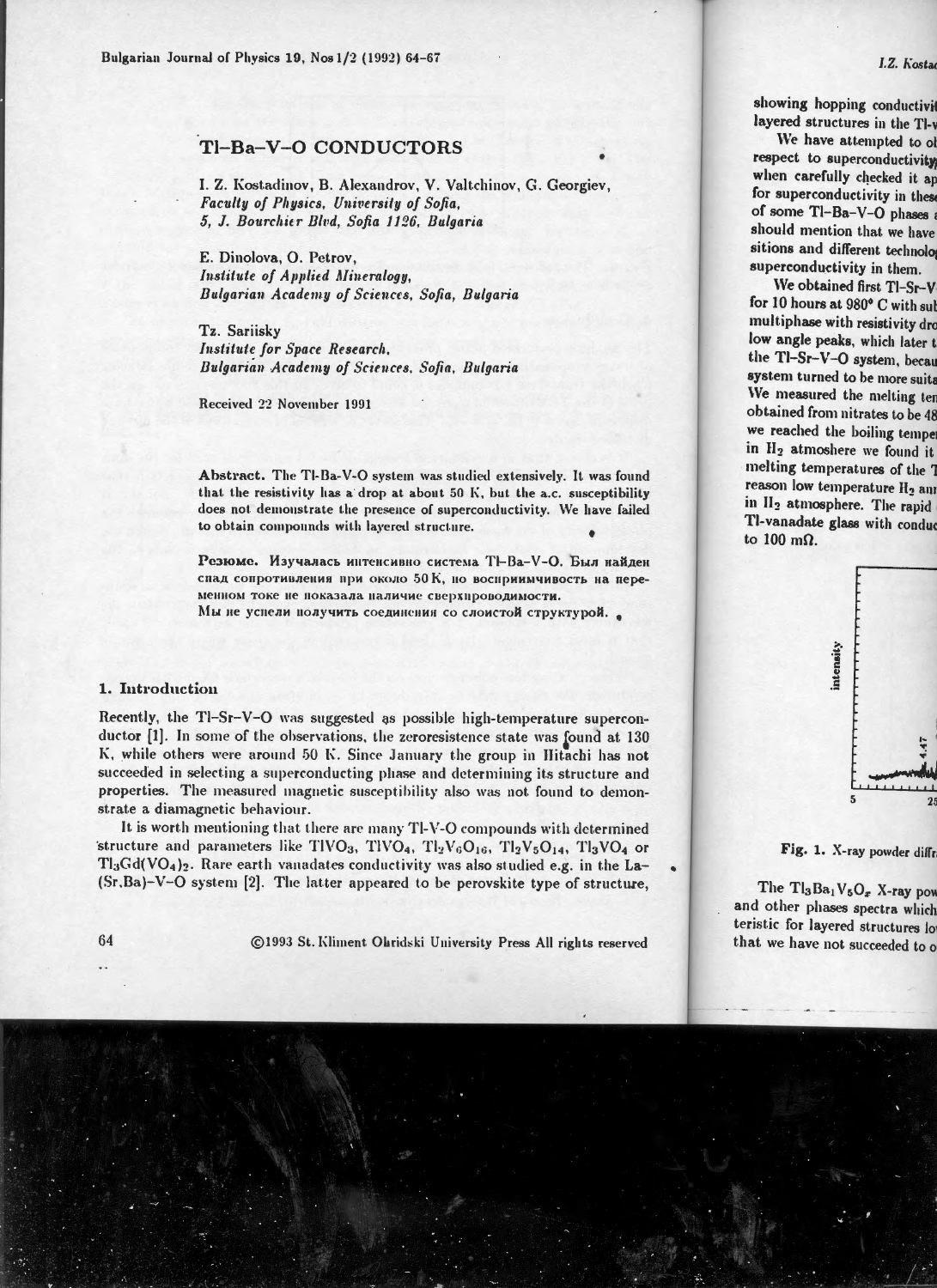showing hopping conductivity at low temperatures. It could be supposed that layered structures in the Tl-vanadates family can also appear.

We have attempted to obtain different Tl-vanadates and we studied them in respect to superconductivity. Unlucky coincidences, raised some optimism, bat when carefully cliecked it appeared that we have not found conclusive evidence for superconductivity in these compounds. Here we report our results in selecting of some Tl-Ba-V-0 phases and their conductivity temperature dependence. We should mention that we have studied more than 50 samples with different compositions and different technological history and we have failed to find transition to superconductivity in them.

We obtained first Tl-Sr-V-O pellets from nitrates firing them in  $H_2$  atmosphere for 10 hours at 980° C with subsequent furnace cooling. The samples appeared to be multiphase with resistivity drop at around 70 K. In the X-ray spectrum we observed low angle peaks, which later turned to be false. We do not display here results for the Tl-Sr-V-O system. because we concentrated our efforts on Tl-Ba-V-O. This system turned to be more suitable because of the lower melting temperatures it had. We measured the melting temperature of the Tl<sub>1</sub>Ba<sub>1</sub>V<sub>6</sub>O<sub>x</sub> starting composition obtained from nitrates to be  $489^{\circ} \pm 5^{\circ}$ C. During the subsequent annealing in vacuum we reached the boiling temperature in the range of 930-970°C. Cooling the melt in  $II_2$  atmoshere we found it to freeze at 450° C. It can be concluded that the melting temperatures of the Tl-Ba-V-O are in the range of 400-700°C. For this reason low temperature  $H_2$  annealing can be also effective, as well as crystallization in II<sub>2</sub> atmosphere. The rapid cooling of the melt produces also quite nice looking Tl-vanadate glass with conductivity at room temperatures in the range of 10 k $\Omega$ to 100  $m\Omega$ .



Fig. 1. X-ray powder diffraction spectrum of the 135 phase of Ba-Tl-V-O

The Tl<sub>3</sub>Ba<sub>1</sub> V<sub>5</sub>O<sub>x</sub> X-ray powder diffraction spectrum is shown in Fig. 1. This and other phases spectra which we do not demonstrate are similar. The characteristic for layered structures low angle peaks are absent. Therefore, we conclude that we have not succeeded to obtain layered structures. The SEM analysis of the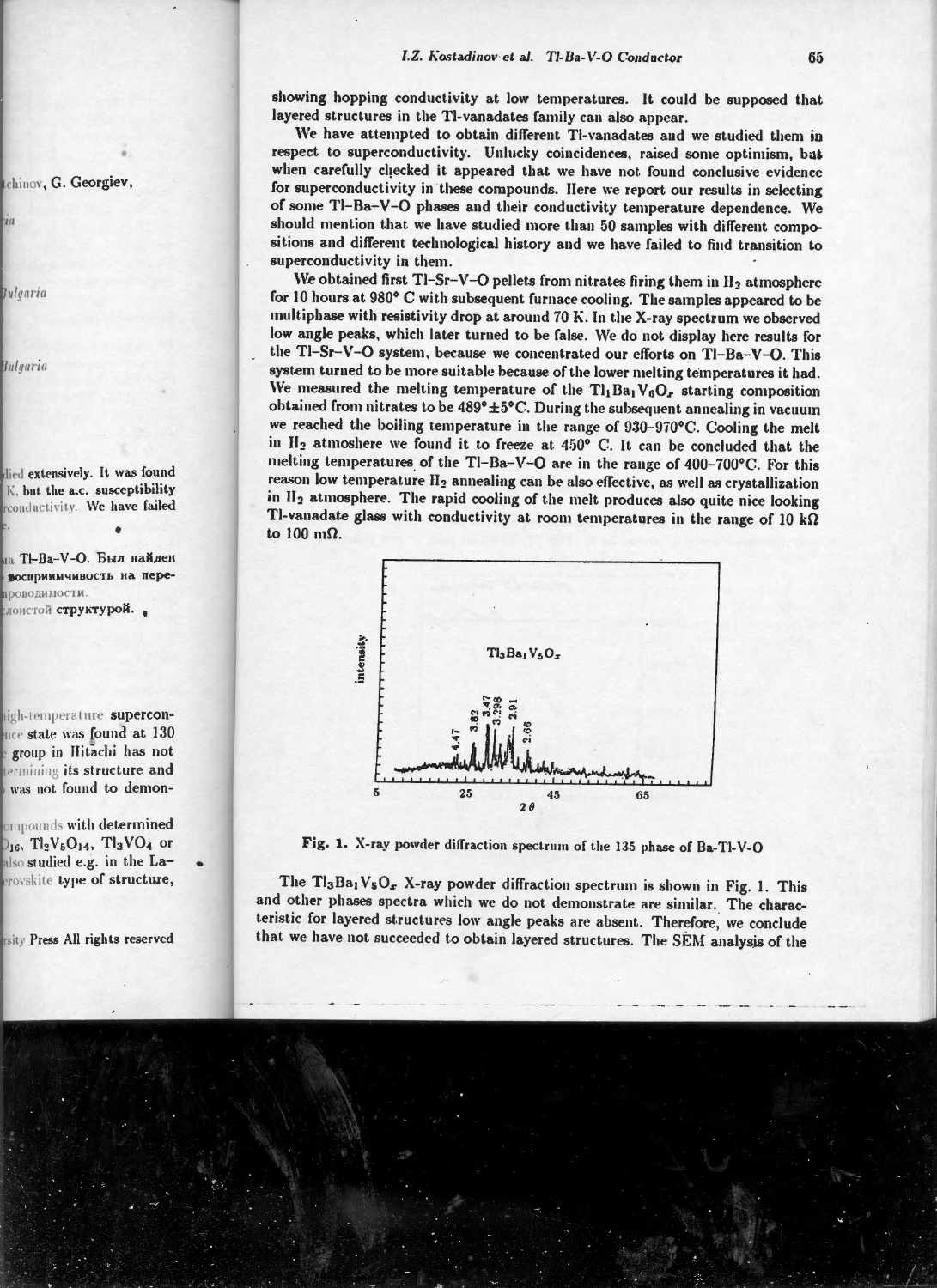same sample shows grains with a composition of Ba-16.4, Tl-30.2 and V-53.4 at.%. We have not yet determined the cell parameters because of the presence of other impurity phases like Ba-V-O type and Tl-V-O type.

The resistivity temperature dependence of a sample of the  $Tl_1Ba_1V_6$  starting composition is shown in Fig. 2. Its behaviour is similar to the one observed in [1].



Fig. 2. Resivity temperature dependence of Tl-Ba-V-O

The a.c. susceptibility of a rectangular sample with the  $Tl_1Ba_1V_6O_x$  composition was measured down to about 30 K (Fig. 3). The real part  $\chi'$  has some very small



Fig. 3. The real and imaginary parts of AC susceptibility

deviation at about 90 K, while the imaginary part  $\chi''$  is insensitive to the transition. It cannot be taken as an evidence for a transition.

Annealing some of the samples at higher temperatures (1100°C) in H<sub>2</sub>, we observed decomposition of the material and an appearance of droplets of metallic